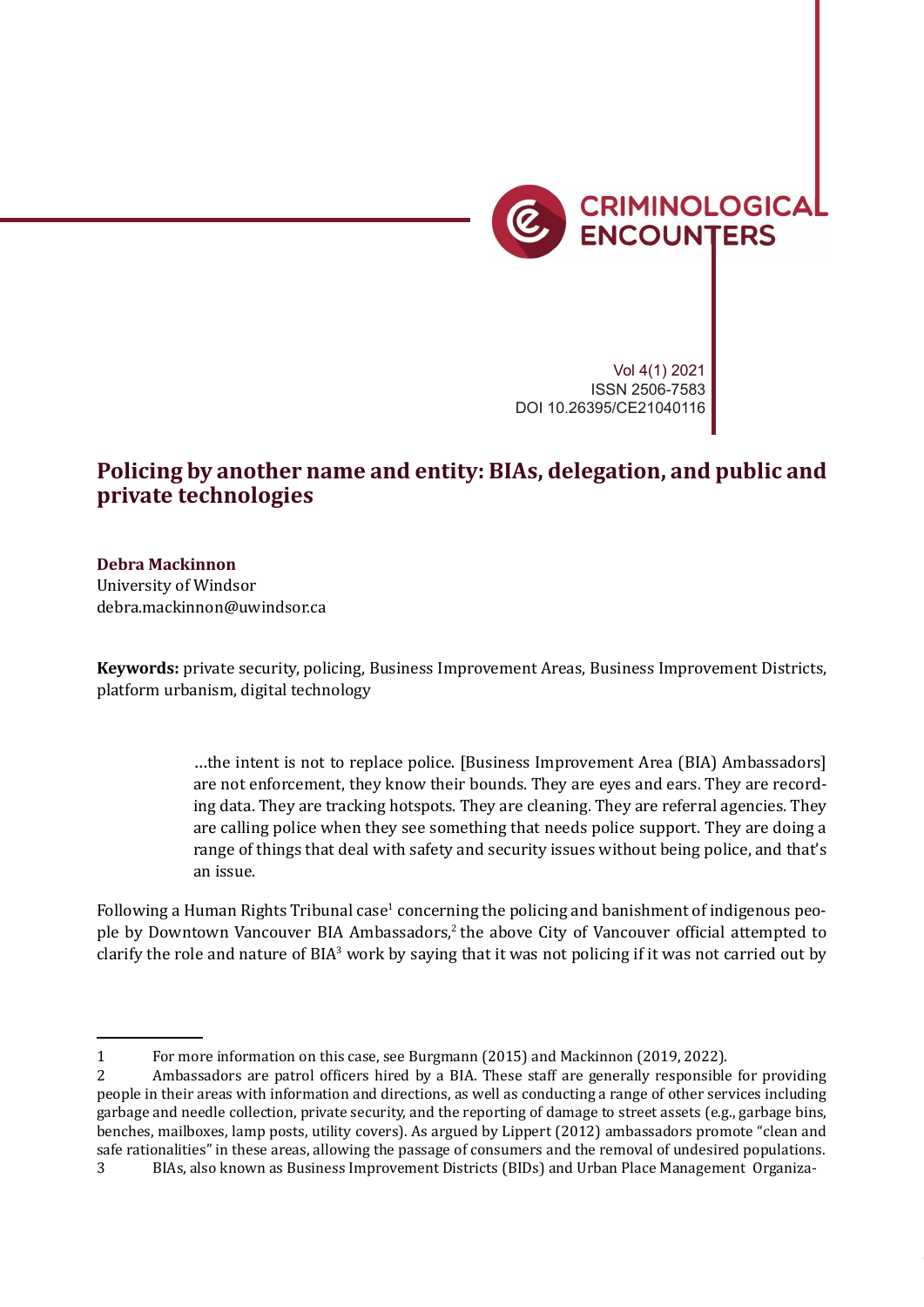police. Policing practices, such as data collection concerning violent and property crime, hotspot tracking, and referrals to health, community and social services, were described by the City as "supplementary" things BIA staff could do, but they were not considered to be policing (see Mackinnon, 2022).

To "in�luence conduct or maintain order in urban spaces" (Lippert & Walby, 2013: 1) or, in short, to *police*, BIAs across North America and Europe are increasingly adopting smart(er) technologies in order to surveil, account for, and report *objects, places and people* in their areas (Mackinnon, 2019a). Focused on value creation and "improvement", these public and private mobile applications and digital platforms are used by BIAs to: count and file maintenance requests concerning the built environment and street assets, report minor offences to the city, and, in some cases, tag unhoused people and record antisocial behaviour.

At one end of this spectrum are private, proprietary, and internal Customer Relationship Management (CRM) applications,<sup>4</sup> such as Block by Block, GeoPal, and Cube84. Distinguished from "all-in platforms" or backend systems, these mid-range "smart" technologies offer partial and targeted solutions, allowing BIAs with large budgets to improve workflow and to address safety, beautification, hospitality, and planning needs (see Mackinnon 2019; Murakami Wood & Mackinnon, 2019). At the other end of the spectrum are public, city-based smart or digital solutions for citizen to government (C2G) communication. These apps – such as See-Click-Fix, FixMyStreet, City Sourced, and mobile versions of  $311<sup>5</sup>$  – enable the production of public information and open data, public reporting, and (un)solicited comments. Invoking the logics of the "citizen-user", the "citizen as sensor", and the "citizen scientist", these apps require an engaged and *deviced* public to volunteer data (Baykurt, 2011). Because they are unable to afford private technology, or there is insuf�icient interoperability between city and private systems, or this work is deemed to be the responsibility of the municipality, BIAs have become key daily active users of 311. For instance, in Vancouver, BIAs are the second largest user group (+36%) of the 311 app behind citizens (40%) (Mackinnon, 2022).

As self-described "convenors", BIAs have assembled a range of public, private, human and non-human actors in order to accomplish their "clean and safe" mandates. Speci�ically, I contend that these apps and platforms allow BIAs to police, through other means or *at-a-distance* (see Bigo & Guild, 2005), by delegating work and agency to technologies and other entities (see Latour, 1988).

While seemingly mundane, BIAs' app-based practices of monitoring and maintenance ascribe value(s) to the materials, people and places in their areas (see also Akrich, 1992; Latour, 2005; Woolgar & Neyland, 2013). When delegated to and rendered by apps, (ac)counting for aspects of public space in this way not only makes these data seem impartial, but also justifies classification, exclusion and ordering (see Bowker & Star, 1999). For Callon, Méadel and Rabeharisoa (2002), quantification renders qualities countable, which stabilize the product, and transform it temporarily. In other words, the use of apps serves to render BIAs and their assets (ac)countable, and classi�ications of quantity and *quality* are inscribed in the infrastructure. Qualities of the space, and the practical condition of mun-



(@

tions (UMPOs), are privately governed, publicly sanctioned and specially funded geographic areas in which private tax practices (e.g., district levies) are implemented to extend municipal services (Hoyt & Gopal-Agge, 2007).

<sup>4</sup> See Mackinnon (2019) for a detailed walk-through of a CRM application.

<sup>5 311</sup> in the North American context is a special phone number for reporting non-emergency issues to the municipality. Established as a means of "talking to the city", 311 lines have been in operation in major Canadian cities since the late 2000s.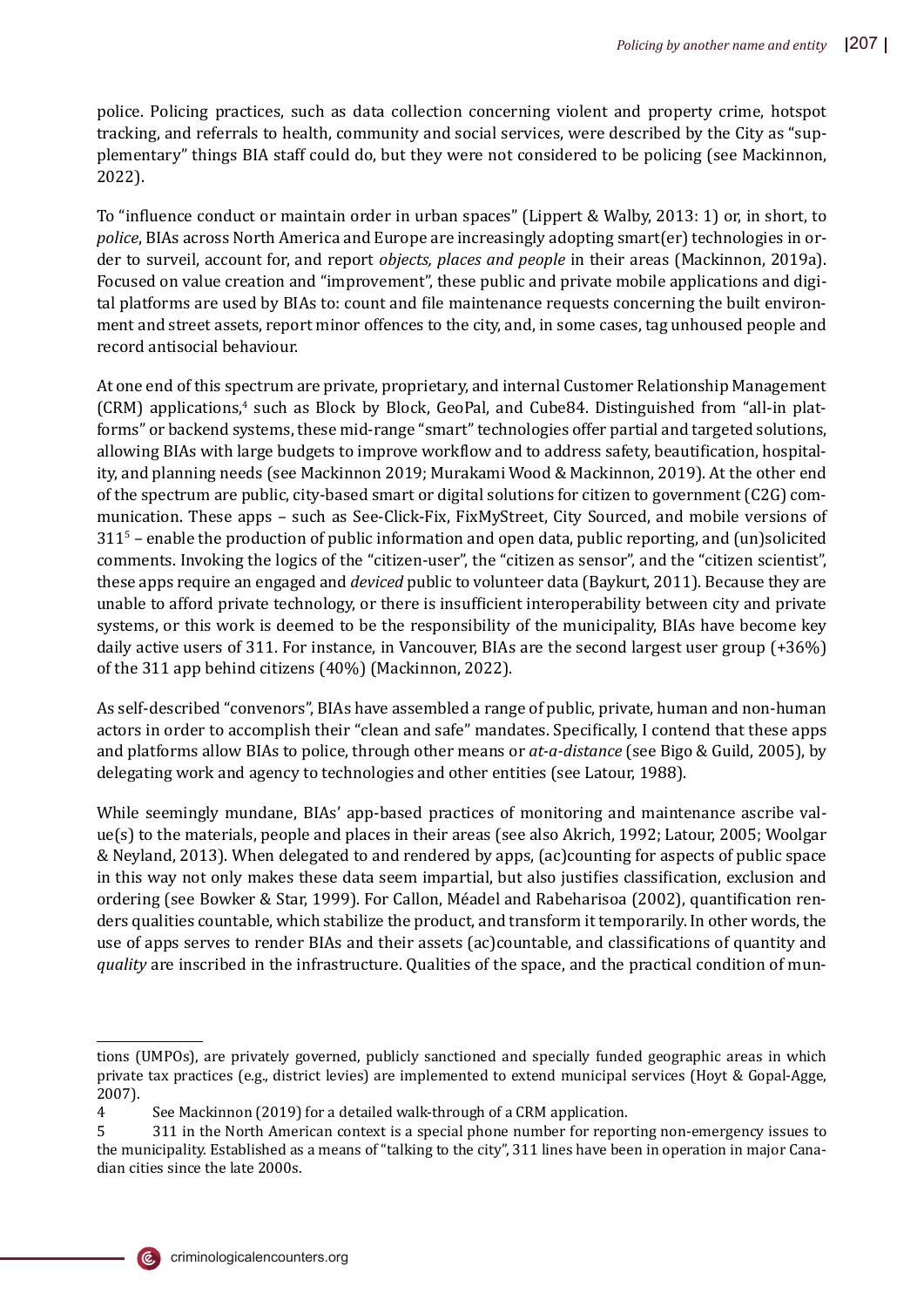dane objects, have implications for governance and accountability. (Ac)counting and the resulting maintenance – presented as traditional accountability – *do* far more.

These apps and platforms, by determining, assigning, and circulating ontological attributes of assets, transform *matters of concern* into *matters of fact*, as well as *matters of care* (Latour, 2004; Mol, 2003; Puig de la Bellacasa, 2017). Technologies *and entities,* as Woolgar and Neyland (2013) and others argue, are politics by other means. BIAs, and the apps they use for monitoring and reporting, assign ontological attributes, which are political, moral and often dangerous. Similar to *brandscapes of control* (Murakami Wood & Ball, 2013) or *policing by branding* (Bookman & Woolford, 2013), the qualities of assets come to shape the area. This elevates ascribed qualities of public assets – the cleanliness of the sidewalks, the lamp posts being free of graffiti, and the garbage bins being empty – to desirable characteristics of these newly important non-human actors. Their only action, "to keep clean" or "to be clean" is both countable and accountable, enabling an alternative means of policing and enforcing clean and safe practices, something that also necessarily recon�igures people and the way in which they interact with these public assets.

In order to secure *clean and safe passage* (Lippert, 2012), BIAs and apps facilitate the policing and *displacement* of objects, places and people – a practice of placemaking but also of *world making* (Gill, 2017; Puig de la Bellacasa, 2017). But who is this world for? Instead of accounting for the human beings, who are nevertheless affected by the business and the BIA practices, through counting and ontological politics, BIAs determine who belongs – and who is (ac)countable. Rather than serving all users and uses of the spaces, *accountability* is concerned with the ontological and physical security over assets, and (in)directly governing and policing what BIAs consider to be the proper conduct of public and private agencies.

As I have argued elsewhere, public services subsidise the clean and safe practices of BIAs (see Mackinnon 2019, 2021, 2022 also Sleiman & Lippert, 2010); municipalities therefore can and should ensure accountable, transparent, equitable, and inclusive access to resources, as well as the greater protection of all community members. Adding to the growing body of critical criminology informed by science and technology studies (see Benjamin, 2016; Brown, 2006; Luscombe & Walby, 2017; Robert & Dufresne, 2016; Shelby, 2020), more nuanced understandings of sociotechnical arrangements, as well as the role and power of non-humans, are needed. Often black boxed or cast aside as mundane, technologies that govern and police *matter*. As we mete the convergence of public and private policing through 311 apps and data-driven platforms, more attention needs to be paid to the creation of data and the ordering practices, spatial boundaries, exclusionary logics, and knowledge politics they reify.

## **References**

- Akrich, M. (1992). The de-scription of technical objects. In W. E. Bijker & J. Law (Eds.), *Shaping technologies/ building society: Studies in sociotechnical change* (pp. 205-224). MIT Press.
- Baykurt, B. (2011). Redefining citizenship and civic engagement: Political values embodied in FixMyStreet.com. *AoIR Selected Papers of Internet Research*, *1*, 1-18.
- Benjamin, R. (2016). Catching our breath: Critical race STS and the carceral imagination. *Engaging Science, Technology, and Society*, *2*, 145-156.
- Bigo, D., & Guild, E. (Eds.). (2005). *Controlling frontiers: Free movement into and within Europe*. Ashgate Publishing Ltd.
- Bookman, S., & Woolford, A. (2013). Policing (by) the urban brand: Defining order in Winnipeg's Exchange District. *Social & Cultural Geography, 14*(3), 300-317.

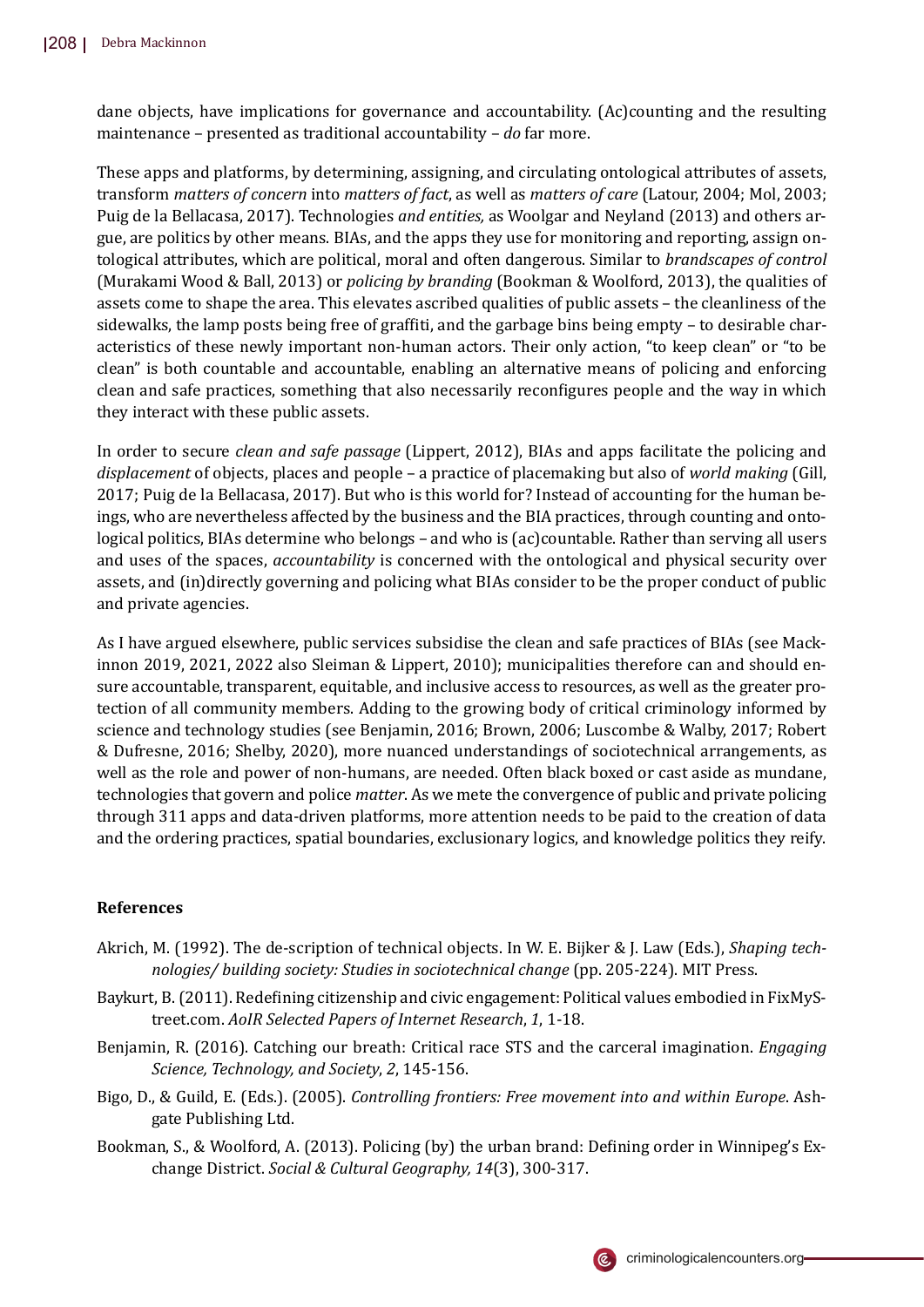- Bowker, G. C., & Star, S. L. (1999). *Sorting things out: Classi�ication and consequences.* MIT Press.
- Brown, S. (2006). The criminology of hybrids: Rethinking crime and law in technosocial networks. *Theoretical Criminology*, *10*(2), 223-244.
- Burgmann, T. (2015, April 11). Downtown Vancouver Ambassadors discriminated against homeless. *CBC News.* Retrieved from http://www.cbc.ca/news/canada/british-columbia/downtownvancouver-ambassadors-discriminated-against-homeless-1.3029392
- Callon, M., Méadel, C., & Rabeharisoa, V. (2002). The economy of qualities. *Economy and Society*, *31*(2), 194-217.
- Gill, N. (2017). Caring for clean streets: Policies as world-making practices. *The Sociological Review*, *65*(2), 71-88.
- Hoyt, L., & Gopal-Agge, D. (2007). The business improvement district model: A balanced review of contemporary debates. *Geography Compass, 1*(4), 946-958.
- Latour, B. (1988). Mixing humans and nonhumans together: The sociology of a door-closer. *Social Problems*, *35*(3), 298-310.
- Latour, B. (2004). Why has critique run out of steam? From matters of fact to matters of concern. *Critical Inquiry, 30*(2), 225-248.
- Latour, B. (2005). *Reassembling the social: An introduction to actor-network-theory*. Oxford University Press.
- Lippert, R.K. (2012). 'Clean and safe' passage: Business Improvement Districts, urban security modes, and knowledge brokers. *European Urban and Regional Studies*, *19*(2), 167-180.
- Lippert, R.K., & Walby, K. (2013). Introduction: How the world's cities are policed, regulated and securitized. In R.K. Lippert & K. Walby (Eds.), *Policing cities: Urban securitization and regulation in a twenty-�irst century world* (pp. 1-7). Routledge.
- Luscombe, A., & Walby, K. (2017). Theorizing freedom of information: The live archive, obfuscation, and actor-network theory. *Government Information Quarterly*, *34*(3), 379-387.
- Mol, A. (2003). *The body multiple*. Duke University Press.
- Mackinnon, D. (2019). *Mundane surveillance: Tracking mobile applications and urban accounting in Canadian Business Improvement Areas* [Doctoral dissertation, Queen's University]. QSpace.
- Mackinnon, D. (2020). Activated alleyways: Mobilising clean and safe dwelling in Business Improvement Areas. In L. Andres & A.Y Zhang (Eds.), *Transforming cities through temporary urbanism* (pp. 155-169). Springer.
- Mackinnon, D. (2022). Platforms and privatizing lines: Business Improvement Areas, municipal apps, and directing public service. In A. Luscombe, D. Silva & K. Walby (Eds.), *Private in�luences, privatization, and criminal justice in Canada*. UBC Press.
- Murakami Wood, D., & Ball, K. (2013). Brandscapes of control? Surveillance, marketing and the coconstruction of subjectivity and space in neo-liberal capitalism. *Marketing Theory, 13*(1), 47-67.
- Murakami Wood, D., & Mackinnon, D. (2019). Partial platforms and oligoptic surveillance in the smart city. *Surveillance & Society*, *17*(1/2), 176–182.
- Puig de la Bellacasa, M. (2012). 'Nothing comes without its world': Thinking with care. *The Sociological Review, 60*(2), 197-216.
- Robert, D., & Dufresne, M. (2016). *Actor-network theory and crime studies: Explorations in science and technology*. Routledge.

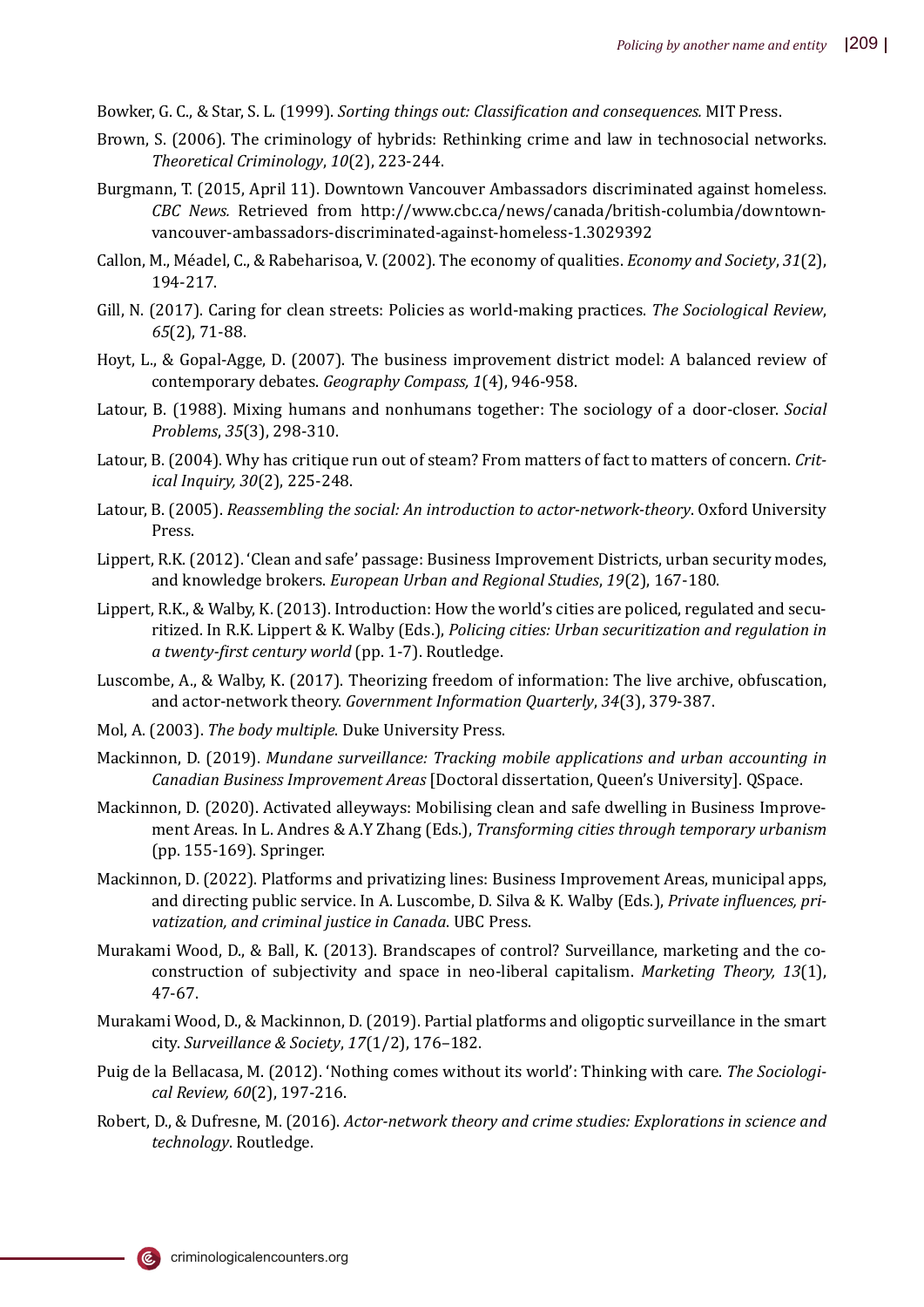- Shelby, R. (2020). Whose rape kit? Stabilizing the Vitullo® Kit through positivist criminology and protocol feminism. *Theoretical Criminology*, *24*(4), 669-688.
- Sleiman, M., & Lippert, R. (2010). Downtown ambassadors, police relations and 'clean and safe' security. *Policing & Society*, *20*(3), 316-335.
- Woolgar, S., & Neyland, D. (2013). *Mundane governance: Ontology and accountability*. Oxford University Press.